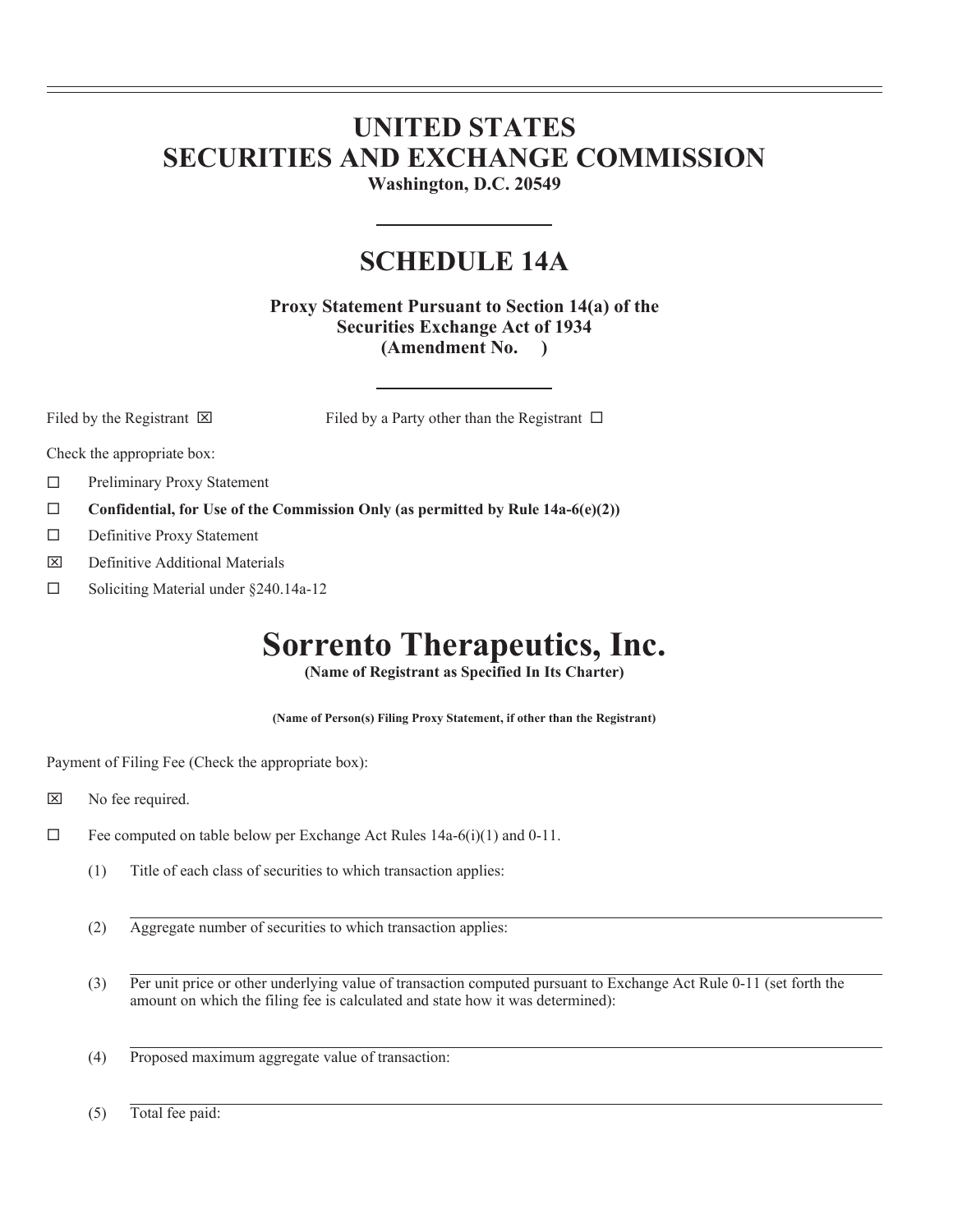- $\Box$  Fee paid previously with preliminary materials.
- $\square$  Check box if any part of the fee is offset as provided by Exchange Act Rule 0-11(a)(2) and identify the filing for which the offsetting fee was paid previously. Identify the previous filing by registration statement number, or the Form or Schedule and the date of its filing.
	- (1) Amount Previously Paid:
	- (2) Form, Schedule or Registration Statement No.:

(3) Filing Party:

(4) Date Filed:

 $\overline{a}$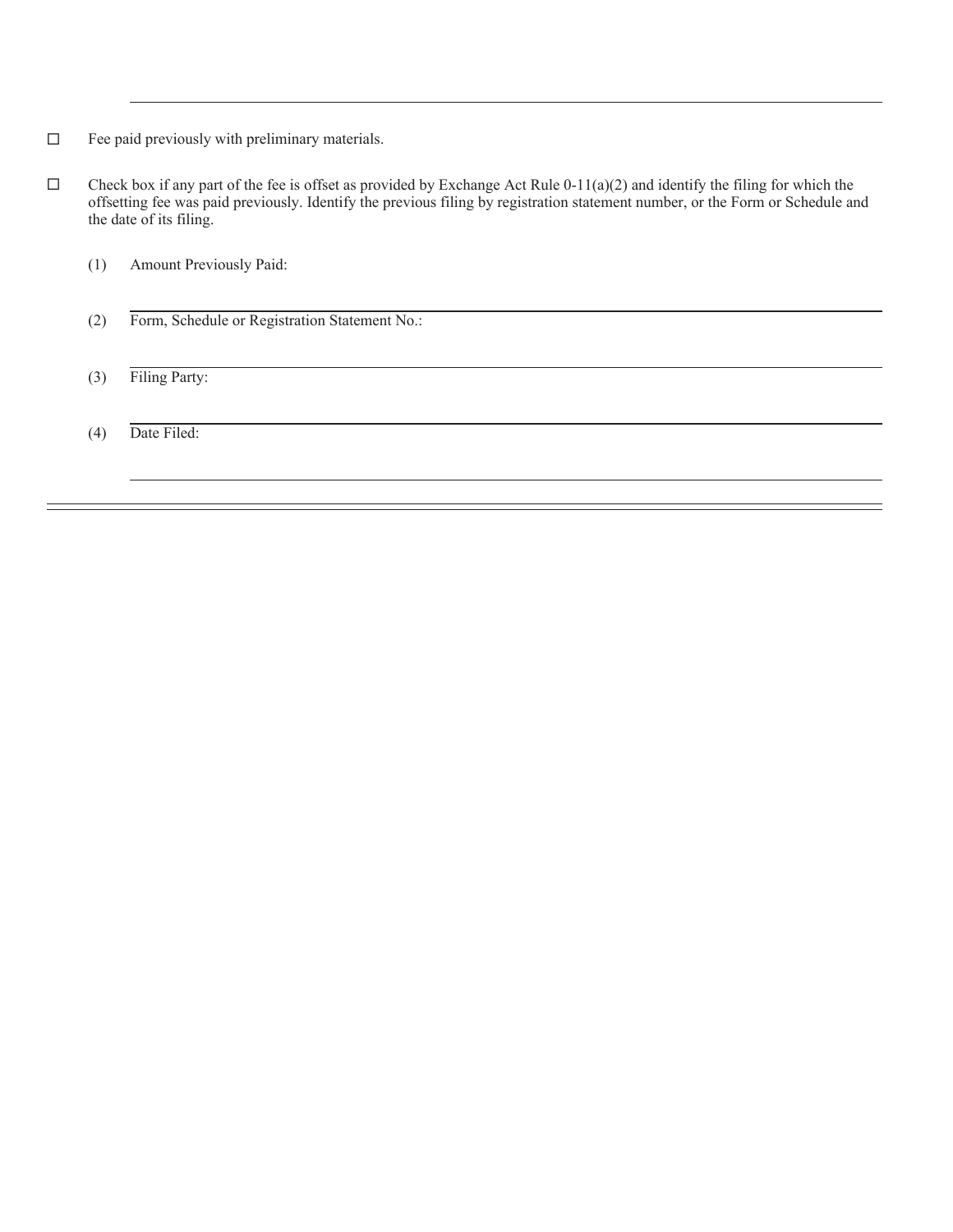#### **Sorrento Therapeutics, Inc. 9380 Judicial Drive San Diego, California 92121**

#### **SUPPLEMENT TO THE NOTICE OF ANNUAL MEETING OF STOCKHOLDERS TO BE HELD ON JUNE 30, 2016 AND ACCOMPANYING PROXY STATEMENT**

On or about May 16, 2016, the proxy statement (the "Proxy Statement") of Sorrento Therapeutics, Inc. (the "Company") was made available to stockholders in connection with the solicitation of proxies on behalf of the board of directors of the Company (the "Board") for use at the 2016 Annual Meeting of Stockholders to be held on June 30, 2016 at Cooley LLP, located at 4401 Eastgate Mall, San Diego, California 92121, and any adjournment or postponement thereof (the "Annual Meeting"). The original Proxy Statement was filed with the U.S. Securities and Exchange Commission (the "SEC") on May 13, 2016.

This supplement, dated June 8, 2016 (the "Supplement"), supplements and amends the Proxy Statement and is first being distributed to stockholders on or about June 8, 2016. The information contained in this Supplement is in addition to the information required to be provided to our stockholders under the applicable proxy disclosure rules as set forth in the Proxy Statement. Except as specifically supplemented or amended by the information contained in this Supplement, all information set forth in the Proxy Statement continues to apply and should be considered in voting your shares.

All capitalized terms used in this Supplement and not otherwise defined herein have the meaning ascribed to them in the Proxy Statement.

Our 2015 Annual Report on Form 10-K, the Proxy Statement, this Supplement and a form of proxy are available at www.pstvote.com/sorrento2016 in accordance with the rules of the SEC.

STOCKHOLDERS ARE URGED TO READ THE PROXY STATEMENT AND THIS SUPPLEMENT CAREFULLY IN DECIDING HOW TO VOTE. The Board unanimously recommends that the stockholders vote FOR (1) the election to the Board of the six (6) director nominees for a one-year term to expire at the 2017 annual meeting of stockholders; (2) the ratification of the appointment of Mayer Hoffman McCann P.C. as the Company's independent registered public accounting firm for the Company's fiscal year ending December 31, 2016; and (3) the amendment to the Company's Amended and Restated 2009 Stock Incentive Plan, as amended (the "2009 Plan"), to increase the number of shares issuable thereunder to 6,260,000 shares from 3,760,000 shares.

*If you have already submitted your proxy, you do not need to take any action unless you wish to change your vote.* 

#### **THIS SUPPLEMENT SHOULD BE READ IN CONJUNCTION WITH THE PROXY STATEMENT.**

#### **Recent Closings of Private Placements**

As of May 12, 2016, there were 40,213,733 shares of our common stock outstanding.

As previously reported in our Current Report on Form 8-K filed with the SEC on April 5, 2016 (the "Prior Form 8-K"), we entered into a Securities Purchase Agreement (the "ABG Purchase Agreement") with ABG SRNE Limited and Ally Bridge LB Healthcare Master Fund Limited (collectively, "Ally Bridge"), on April 3, 2016. Pursuant to the ABG Purchase Agreement, we issued and sold to Ally Bridge and certain other purchasers designated by Ally Bridge (the "ABG Designated Purchasers" and, collectively with Ally Bridge, the "ABG Purchasers") between May 31, 2016 and June 7, 2016, in private placements, (1) an aggregate of 9,009,005 shares of our common stock, and (2) warrants to purchase an aggregate of 2,702,700 shares of our common stock (each, an "ABG Warrant"), for an aggregate purchase price of \$50,000,000. Each ABG Warrant has an exercise price of \$8.50 per share, was immediately exercisable upon issuance, has a term of three years and is exercisable on a cash or cashless exercise basis.

As previously reported in the Prior Form 8-K, we also entered into a Securities Purchase Agreement (together, the "Additional Purchase Agreements") with each of Beijing Shijilongxin Investment Co., Ltd. ("Beijing Shijilongxin") and FREJOY Investment Management Co., Ltd. ("Frejoy"), on April 3, 2016. Pursuant to the Additional Purchase Agreements, we issued and sold between May 31, 2016 and June 7, 2016, in separate private placements, (1) to Beijing Shijilongxin, (a) an aggregate of 8,108,108 shares of our common stock, and (b) warrants to purchase an aggregate of 1,176,471 shares of our common stock (the "Beijing Warrants"), for an aggregate purchase price of \$45,000,000; and (2) to Frejoy, (i) an aggregate of 8,108,108 shares of our common stock , and (ii) warrants to purchase an aggregate of 1,176,471 shares of our common stock (the "Frejoy Warrants"), for an aggregate purchase price of \$45,00,000. Each of the Beijing Warrants and the Frejoy Warrants have an exercise price of \$8.50 per share, were immediately exercisable upon issuance, have a term of three years and are exercisable on a cash or cashless exercise basis.

As of June 7, 2016, the record date for the Annual Meeting, 65,491,378 shares of our common stock were issued and outstanding.